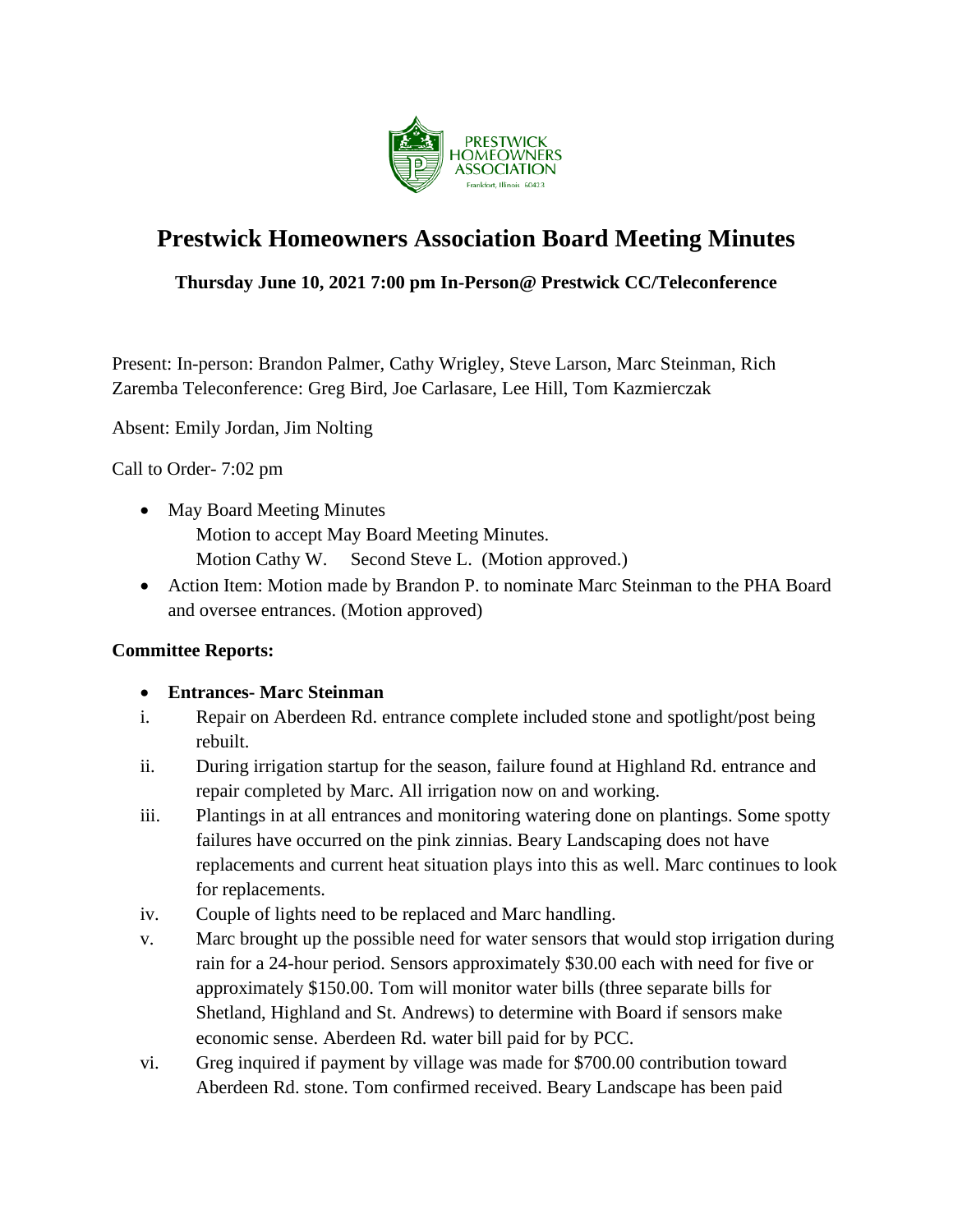payment #3 of their contract including installation of stone. Greg also indicated there has been a branch hanging on southside Prestwick Dr. entrance. Will be brought up to Tim White again of PCC.

vii. Rich inquired if any action had been taken by Tim White on cleaning/painting the Prestwick Country Club entrance letters per previous homeowner's request. Brandon indicated he has heard nothing further since it was brought to Tim's attention.

## • **Membership- Cathy Wrigley**

- i. Cathy has proof of Membership Directory. All directories should be printed within the next week. Cathy has come up with a distribution list for PHA Board to get out directories. Steve and Brandon volunteered. Non-members will also receive the directory. Cathy would also like to thank Jimmy McFarland of Local Printing + Design in upcoming PHA Newsletter, for donating his time and services in printing directory. Brandon thanked Cathy for selling all ad space.
- ii. Discussion on FRONTSTEPS for new potential PHA web site. Would like to set up possible call in next few weeks with FRONTSTEPS to further discuss. Membership database and current add-in program issues are the biggest concern per Cathy while the mail merge function still operates. Should a solution be determined, may be no need to utilize FRONTSTEPS. Brandon indicates current PHA website gets updated twice a year. Cathy will work on database solution this summer.
- iii. Discussed that a current Facebook page run by Prestwick homeowners, not affiliated with PHA exists, as private group.

#### • **Marketing/Social Media- Emily Jordan**

- i. With Emily out, Brandon made note that Emily indicated ad renewals are complete, with three not renewing. Emily will update ad space this month.
- ii. Emily will be taking over the PHA Newsletter again and featuring local community events and Brandon reminded that Beautification Award winners, due end of June, will be listed.
- iii. Reminder will be included in Newsletter to encourage residents not to put advertising signs in front yard.

#### • **Architectural Review (ARC)- Steve Larson**

- i. Discussed current resident requests granted. Foundation going in on new driving range residence on Prestwick Dr.
- ii. O'Malley Builders have contacted Steve on new residence to be built on lot on Prestwick Dr. and Steve has sent out all requirements with renderings to come.
- iii. Few issues remain to be finalized on new Varner residence prior to moving forward. Steve working with Gander Builders and resident.
- iv. Steve will be meeting with current PHA review architect regarding current architectural review procedures and how best to incorporate PHA reviews with Village reviews. Steve will bring comments back to Board.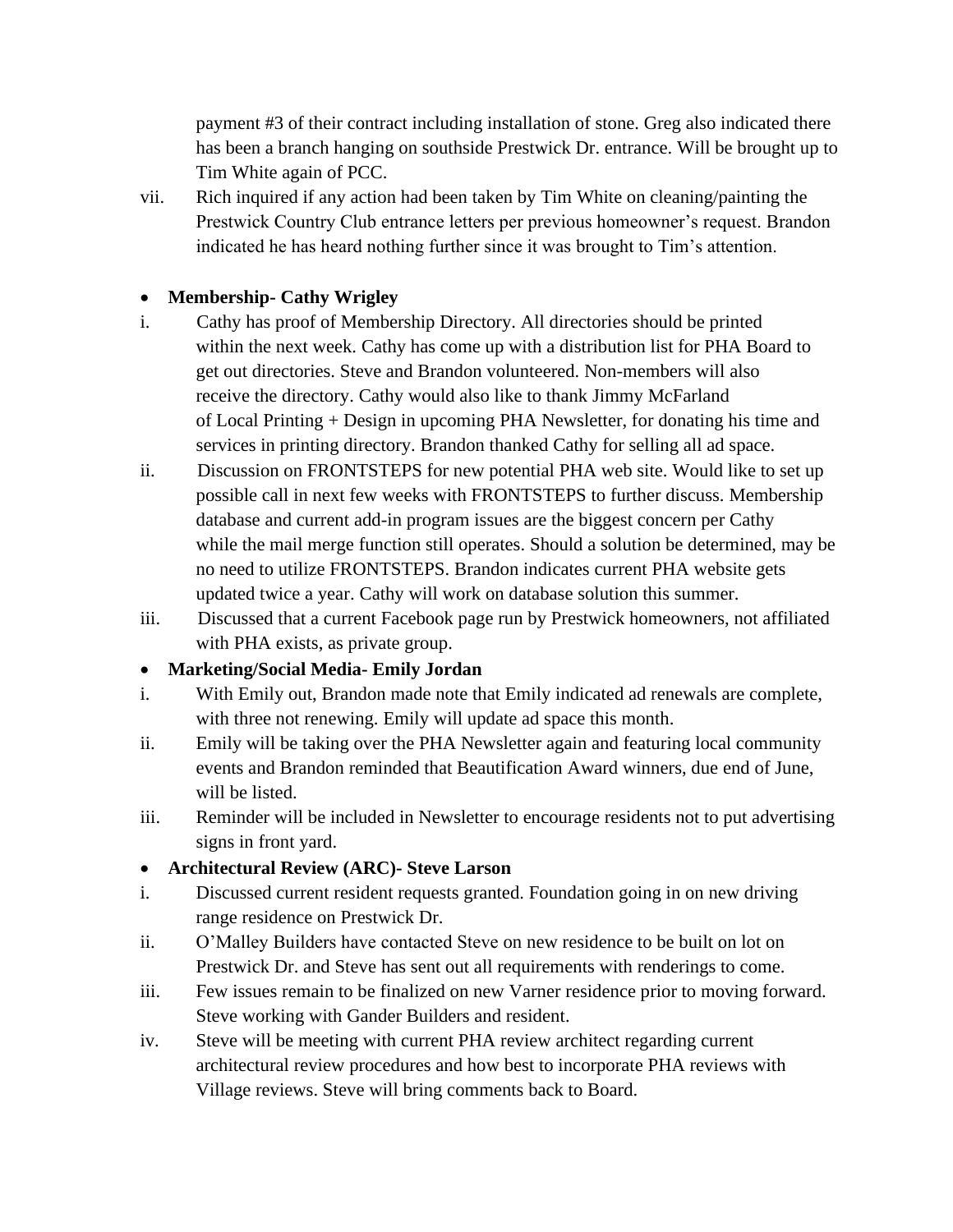#### • **Financial- Tom Kazmierczak**

i. Treasurer's report for May discussed. Four sources of revenue this past month: \$0.11 Money Market account; \$700.00 Village reimbursement for Aberdeen Rd. sign; \$700.00 for membership dues; and \$180.00 from ads. Disbursements for May include: \$2,290.00 paid to Beary Landscape (installment 2of 8); \$200.00 (\$140.00/\$60.00) to Eternally Green; Carefree \$382.13 (startup); and ARC plan review \$628.00. Reviewed balances in Operations/Money Market accounts. Additionally, since the May report checks have been written for: \$2,290.00 Beary Landscape (installment 3of 8); \$590.00 Beary Landscape (installation of Aberdeen Rd. stone); \$127.32 Marc Steinman (electrical parts for entrances)

Motion to approve Treasurer's report. Motion Steve L. Second by Cathy W. (Motion approved)

- **Social**
- i. Block party reminder by Brandon PHA will provide up to \$100.00 to support a block party in each section (Aberdeen, Prestwick Dr., Shetland, Highland/St. Andrews Way) with proper social distancing. Everyone in the section must be invited (including all cull-de-sac and condos.)
- ii. Prestwick CC has accepted terms for \$2500.00 fireworks donation on July 3<sup>rd</sup>. PHA mentioned at top of sponsorship list on flyer promoting the event and Brandon will send out flyer to membership. Tom will pay country club after fireworks event.
- **Security**

Lock it or Lose it reminder by Brandon.

• **Website** 

Brandon will update after completion of new Membership Directory.

- **Governmental– Joe Carlasare**
- i. Joe indicated continued conversations with residents concerning speeding issue on Prestwick Dr. as well as outreach to various village trustees. Trustees have indicated that this issue needs to go through the police department and police department indicates they are monitoring the situation. Various ideas floated including writing a letter/email to village on behalf of PHA addressing speeding concerns, as well as resident documenting through FIA, number of citations issued on Prestwick Dr. Joe feels mayor/trustees/traffic commission are all aware of the issue and that Brandon in his membership updates should indicate the PHA Board is actively trying to address these concerns in conjunction with the police department and that an individual can reach police department at the non-emergency number 815-469-9435, with specific issues.
- ii. Marc/Steve mentioned issues of speeding also on Aberdeen Rd. and police response, and that speeding exists in various areas of the community, and that an individual response to police is the best solution to addressing the issue. Calling the direct non-